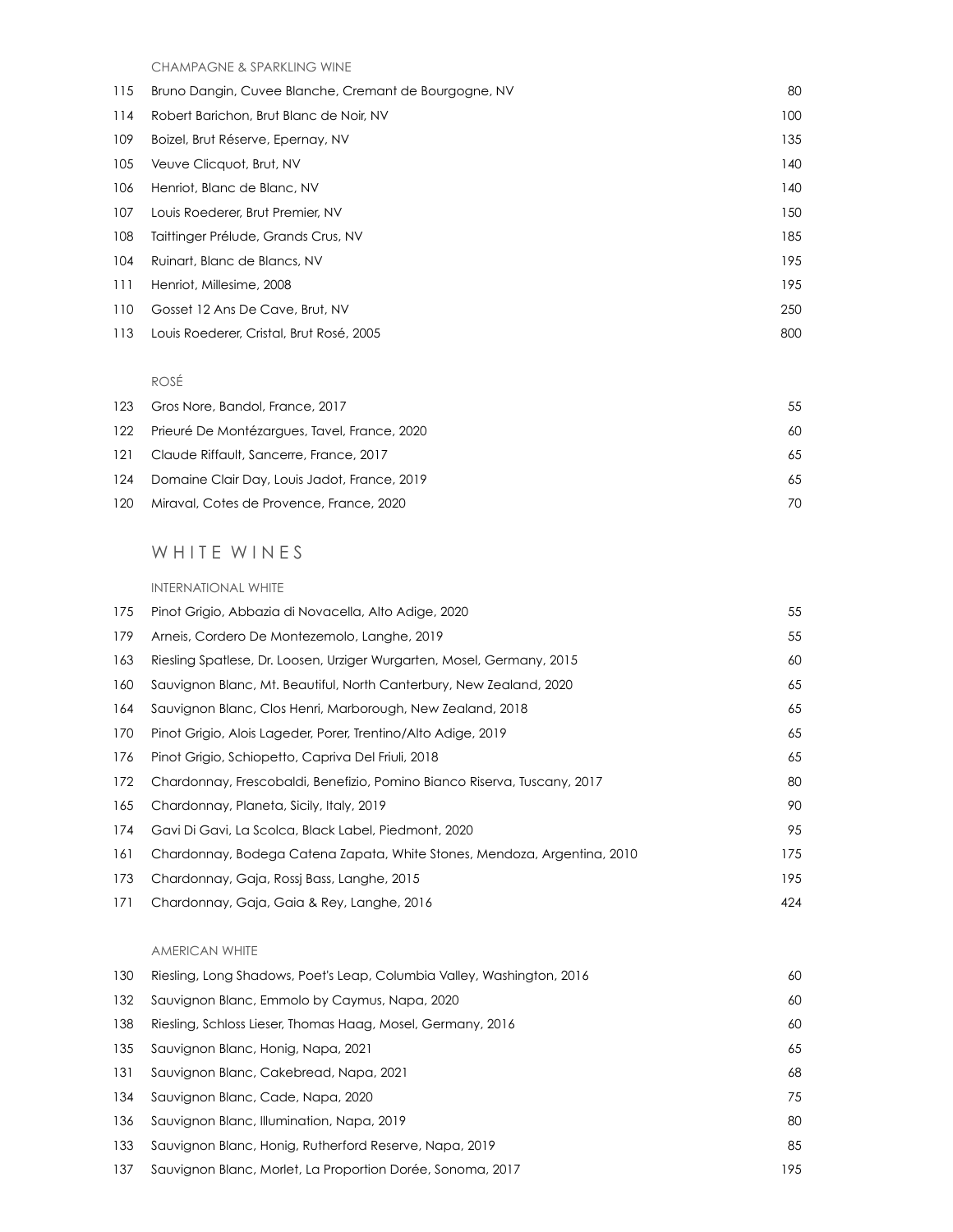FRENCH WHITE

| 182 | Muscadet, Chateau Thebaud, Domaine de La Pepiere, Loire, 2017                      | 60  |
|-----|------------------------------------------------------------------------------------|-----|
| 181 | Saint Péray, Anne-Sophie Pic & Michel Chapoutier, Rhone, 2018                      | 70  |
| 193 | Sancerre, de Ladoucette, Comte Lafond, Loire, 2020                                 | 85  |
| 187 | Pouilly-Fumé, Florilège, Jonathan Didier Pabiot, Burgundy, 2019                    | 80  |
| 190 | Chablis, Domaine Jolly Et Fils, Burgundy, 2019                                     | 85  |
| 189 | Vire Clessé, Heritiers du Comte Lafon, Burgundy, 2020                              | 90  |
| 196 | Vouvray, Huet, Le Mont Sec, Loire, 2017                                            | 95  |
| 191 | Pouilly-Fuisse, Héritiers Du Comte Lafon, Burgundy, 2020                           | 110 |
| 185 | Cote de Beaune Blanc, Joseph Drouhin, Burgundy, 2019                               | 120 |
| 198 | Meursault, Les Clous, Bouchard Père & Fils, Burgundy, 2019                         | 150 |
| 183 | Pauillac, Blanc de Lynch Bages, Bordeaux, 2018                                     | 155 |
| 186 | Riesling, Trimbach Cuvée Frédéric Emile, Alsace, 2011                              | 155 |
| 184 | Meursault, Joseph Drouhin, Burgundy, 2019                                          | 165 |
| 177 | Châteauneuf-Du-Pape Blanc, Château De Beaucastel, Rhone, 2019                      | 185 |
| 197 | Puligny Montrachet, Olivier Leflaive, Burgundy, 2018                               | 185 |
| 194 | Meursault, Charmes, Premier Cru, Louis Jadot, Burgundy, 2019                       | 190 |
| 192 | Puliany Montrachet, Louis Latour, Burgundy, 2019                                   | 195 |
| 199 | Chassagne-Montrachet, Louis Jadot, Morgeot, Domaine Due De Magenta, Burgundy, 2019 | 195 |
| 178 | Chabils, Grand Cru Les Clos, William Fevre, Burgundy, 2019                         | 260 |
| 195 | Chassagne-Montrachet, Michel Niellon, Les Champgains 1 er Cru, Burgundy, 2016      | 295 |
| 180 | Meursault, Premier Cru, Domaine Leflaive, Sous le Dos d'Ane, 2018                  | 450 |
| 188 | Corton Charlemagne, Joseph Drouhin, 2018                                           | 775 |

## AMERICAN CHARDONNAY

| 152 | Newton, Red Label, Sonoma County, 2015                  | 55  |
|-----|---------------------------------------------------------|-----|
| 140 | Brewer Clifton, Santa Rita Hills, 2015                  | 65  |
| 151 | Mer Soleil, Santa Lucia Highlands, 2017                 | 65  |
| 147 | Migration by Duckhorn, Sonoma Coast, 2018               | 75  |
| 150 | Pride, Napa, 2016                                       | 75  |
| 148 | Jordan, Sonoma, 2018                                    | 80  |
| 158 | Lingua Franca, Avni, Willamette Valley, Oregon, 2019    | 85  |
| 141 | Cakebread, Napa, 2020                                   | 90  |
| 142 | Flowers, Sonoma, 2019                                   | 105 |
| 156 | Dumol, Wester Reach Reserve, Russian River Valley, 2019 | 110 |
| 144 | Plumpjack Reserve, Napa, 2019                           | 115 |
| 159 | Lewis Cellars, Napa, 2018                               | 120 |
| 153 | Kistler, Les Noisetiers, Sonoma Coast, 2019             | 135 |
| 154 | Odette Reserve, Napa, 2018                              | 145 |
| 146 | Far Niente, Napa, 2018                                  | 150 |
| 139 | Aubert, Larry Hyde & Sons, Carneros, 2019               | 180 |
| 155 | Peter Michael, La Carriere, Knights Valley, 2019        | 195 |
| 149 | Kongsgaard, Napa, 2018                                  | 230 |
| 145 | Morlet Coup de Coeur, Sonoma Coast, 2017                | 275 |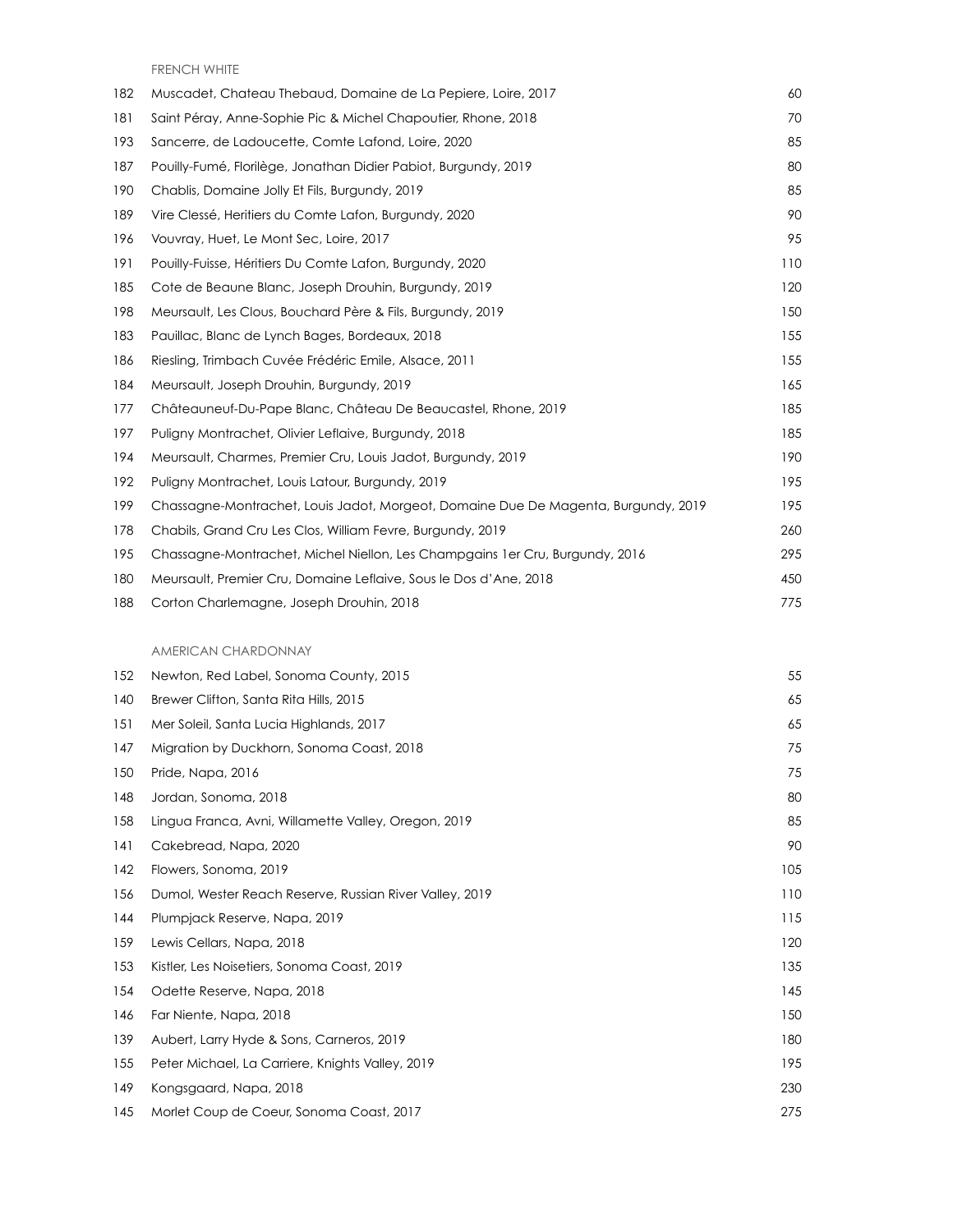## R E D W I N E S

PIEDMONT

| 200 | La Spinetta Ca di Pian, Barbera d'Asti, 2017                  | 65  |
|-----|---------------------------------------------------------------|-----|
| 202 | Nebbiolo, Vietti Perbacco, Langhe, 2018                       | 85  |
| 203 | Marchesi di'Barolo, Barbaresco, 2014                          | 90  |
| 209 | Massolino, Barolo, Serralunga d'Alba, 2017                    | 100 |
| 236 | Pertinace, Marcarini, Barbaresco, 2018                        | 115 |
| 204 | Marchesi di Gresy, Martinenga, Barbaresco, 2018               | 125 |
| 201 | Paolo Scavino, Bricco Ambrogio, Barolo, 2016                  | 130 |
| 211 | Pio Cesare, Barolo, 2016                                      | 150 |
| 205 | Paolo Scavino, Bric del Fiasc, Barolo, 2017                   | 195 |
| 210 | Marchesi di'Barolo, Coste Di Rose, 2014                       | 245 |
| 206 | Vietti, Barolo, Lazzarito, 2015                               | 265 |
| 208 | La Spinetta, Barolo, Campe, 2014                              | 295 |
| 207 | Gaja, Barbaresco, Reserve, 2014                               | 500 |
|     | TUSCANY - CHIANTI, BRUNELLO, ROSSO DI MONTALCINO              |     |
| 213 | Monsanto, Chianti Classico Riserva, 2017                      | 75  |
| 222 | Pietranera, Brunello Di Montalcino, 2015                      | 105 |
| 221 | Poliziano Asinone, Nobile di Montepulciano, 2017              | 125 |
| 218 | Val di Suga, Brunello Di Montalcino, 2016                     | 140 |
| 216 | La Gerla, Brunello Di Montalcino, 2015                        | 150 |
| 214 | Il Poggione, Brunello Di Montalcino Riserva, 2015             | 220 |
| 219 | Val di Suga, Vigna Spuntali, Brunello Di Montalcino, 2009     | 235 |
| 212 | Brunello Tenuta Nuova, Casanova Di Neri, 2016                 | 240 |
| 217 | Tenuta Silvio Nardi, Brunello Di Montalcino, Manachiara, 2016 | 260 |
| 215 | Madonna del Piano, Brunello Di Montalcino Riserva, 2009       | 750 |
|     | SUPER TUSCAN                                                  |     |
| 231 | Volpolo, Podere Sapaio, Bolgheri, 2018                        | 95  |
| 234 | Ornellaia, Le Volte, Toscana, 2020                            | 95  |
| 232 | Montepeloso, Eneo, Suvereto, Toscana, 2018                    | 100 |
| 233 | Ornellaia, Le Serre Nuove, Bolgheri, 2018                     | 195 |
| 240 | Redigaffi, Tua Rita, Rosso, Toscana, Reserve 2016             | 395 |
| 237 | Castello Dei Rampolla, d'Aleceo, 2011                         | 425 |
| 238 | Antinori, Guado Al Tasso, Bolgheri, 2008                      | 425 |
| 241 | Rocca di Frasinello, Baffonero, Maremma, 2009                 | 495 |
| 235 | Ornellaia, Bolgheri, 2011                                     | 725 |
| 239 | Sassicaia, Bolgheri, 2002                                     | 825 |
|     | VENETO                                                        |     |
| 253 | Amarone, Selezione, Tenuta Sant'Antonio, 2016                 | 105 |
| 250 | Valpolicella, Bertani, Veneto, 2015                           | 125 |
| 257 | Amarone, Campo Dei Gigli, Tenuta Sant'Antonio, 2016           | 160 |
| 252 | Valpolicella, Dal-Forno Romano, 2013                          | 210 |
| 258 | Amarone, Dal Forno Romano, Reserve, 2006                      | 565 |
|     | OTHER ITALIAN RED                                             |     |
| 260 | Merlot, Famiglia Cotarella, Montiano, Lazio, 2014             | 75  |
| 263 | Tenuta Scersce Infinito, Sforzato di Valtellina, DOCG, 2016   | 120 |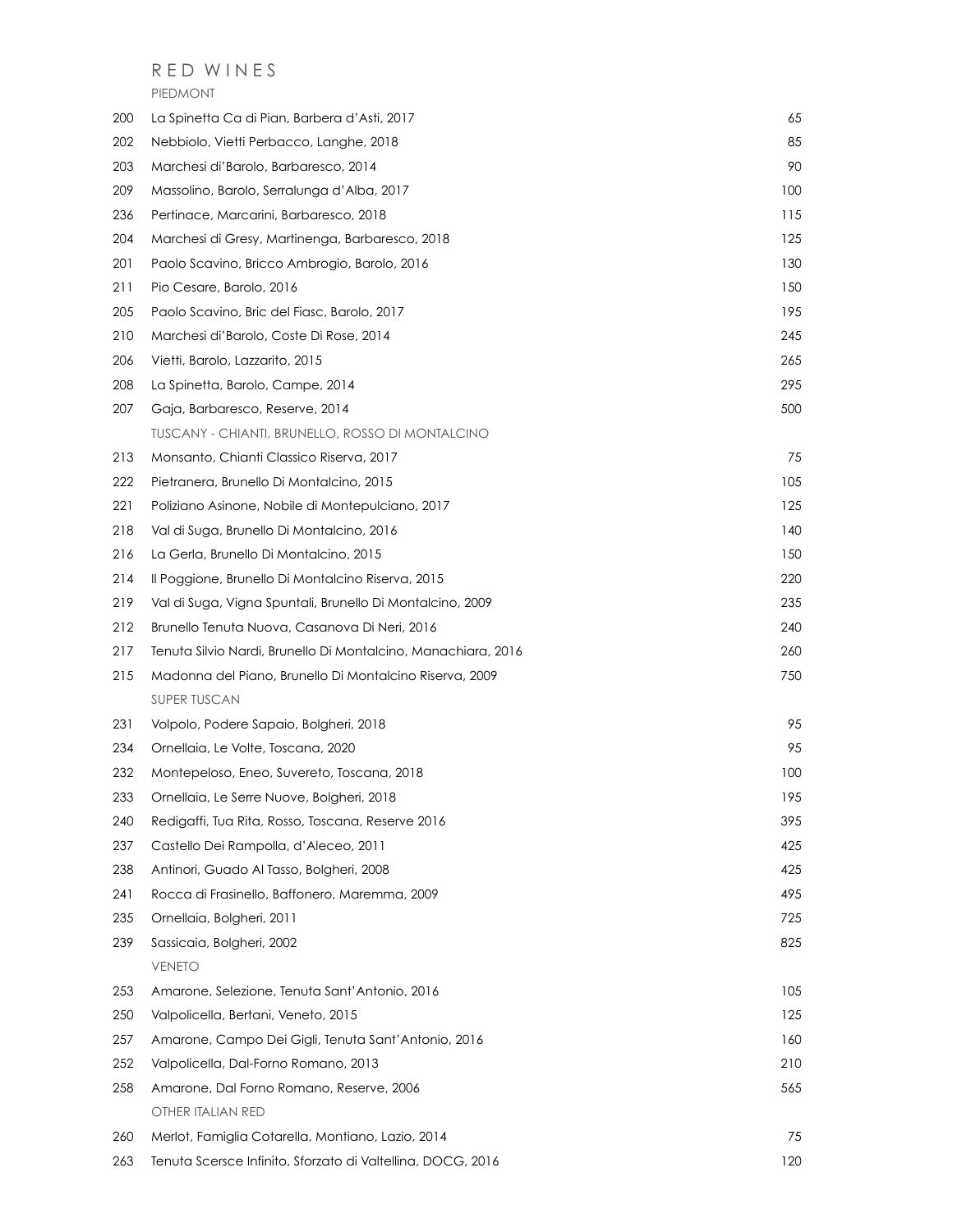FRENCH RED

| 316 | Cote Du Rhone, Anne-Sophie Pic & Michel Chapoutier, 2018                          | 75   |
|-----|-----------------------------------------------------------------------------------|------|
| 317 | Crozes-Hermitage, Domaine Alain Graillot, Rhone, 2019                             | 90   |
| 301 | Bourgogne, Joseph Drouin, Burgundy, 2020                                          | 95   |
| 300 | Beaune, Domaine Anton Guyon, Clos de la Chaume Gaufroit, Monopole, Burgundy, 2012 | 100  |
| 303 | Châteauneuf-Du-Pape, Domaine de Beaurenard, Rhone, 2018                           | 120  |
| 318 | Morey Saint Denis, Louis Jadot, Burgundy, 2012                                    | 135  |
| 314 | Châteauneuf-Du-Pape, Chateau Maucoil, Privilège, Rhone, 2016                      | 145  |
| 304 | Chambolle Musiany, Joseph Drouhin, Burgundy, 2019                                 | 170  |
| 313 | Châteauneuf-Du-Pape, Vieux Telegraph, Rhone, 2017                                 | 185  |
| 306 | Pauillac, Moulin De Duhart, Bordeaux, 2018                                        | 190  |
| 309 | Morey St. Denis, 1 er Cru La Ruchots, Domaine Arlaud, Burgundy, 2018              | 195  |
| 319 | Nuits St. George, Domaine Gagey, Les Boudots, Louis Jadot, Burgundy, 2019         | 240  |
| 302 | Chambolle Musigny, Domaine Bertagna, Les Plantes, Premier Cru, Burgundy, 2018     | 265  |
| 308 | Pauillac, Château Lynch Bages, Bordeaux, 2018                                     | 425  |
| 307 | Vosne Romanee Petits Monts Premier Cru, Drouhin, Burgundy, 2016                   | 825  |
| 310 | Cote-Rotie, E.Guigal, La Landonne, Rhone, 2007                                    | 850  |
| 311 | Cote-Rotie, E.Guigal, La Turque, Rhone, 2007                                      | 850  |
| 305 | Chambertain Clos de Beze, Drouhin, Burgundy, 2015                                 | 900  |
| 315 | Pauillac, Château Margaux, Premier Grand Cru Classé, Bordeaux, 2003               | 1900 |
| 312 | Pauillac, Chateau Lafite Rothschild, Bordeaux, 2006                               | 2400 |

#### PINOT NOIR

| 510 | Mt. Beautiful, North Canterbury, New Zealand, 2018                  | 70  |
|-----|---------------------------------------------------------------------|-----|
| 512 | Siduri, Yamhill-Carlton, Oregon, 2017                               | 80  |
| 507 | Domaine Drouhin, Dundee Hills, Oregon, 2019                         | 80  |
| 515 | Sandhi, Sanford & Benedict, Santa Rita Hills, 2017                  | 80  |
| 511 | Benton-Lane, Willamette Valley, Oregon, 2018                        | 85  |
| 503 | Penner-Ash, Yamhill-Carlton, Shea Vineyard, Oregon, 2018            | 115 |
| 500 | Calera, de Villier Vineyard, Mt. Harlan, 2017                       | 120 |
| 502 | Flowers, Sonoma Coast, 2019                                         | 125 |
| 509 | Lingua Franca, The Plow, Eola-Amity Hills, Willamette, Oregon, 2019 | 125 |
| 513 | Kistler, Sonoma Coast, 2019                                         | 135 |
| 501 | Merry Edwards, Russian River Valley, 2018                           | 140 |
| 506 | Dumol, Wester Reach Reserve, Russian River Valley, 2019             | 160 |
| 517 | Bergström, Silice, Chehalem Mountains, Oregon, 2013                 | 185 |
| 508 | Kosta Browne, Gaps Crown, Sonoma Coast, 2018                        | 265 |

#### MERLOT

| 70                                                                                                                                                    |
|-------------------------------------------------------------------------------------------------------------------------------------------------------|
| 125                                                                                                                                                   |
| 130                                                                                                                                                   |
| 130                                                                                                                                                   |
| 195                                                                                                                                                   |
| Emmolo by Caymus, Napa, 2018<br>Twomey, Napa, 2014<br>Duckhorn, Napa, 2016<br>521 Plumpjack, Napa, 2018<br>Duckhorn, Three Palms Vineyard, Napa, 2018 |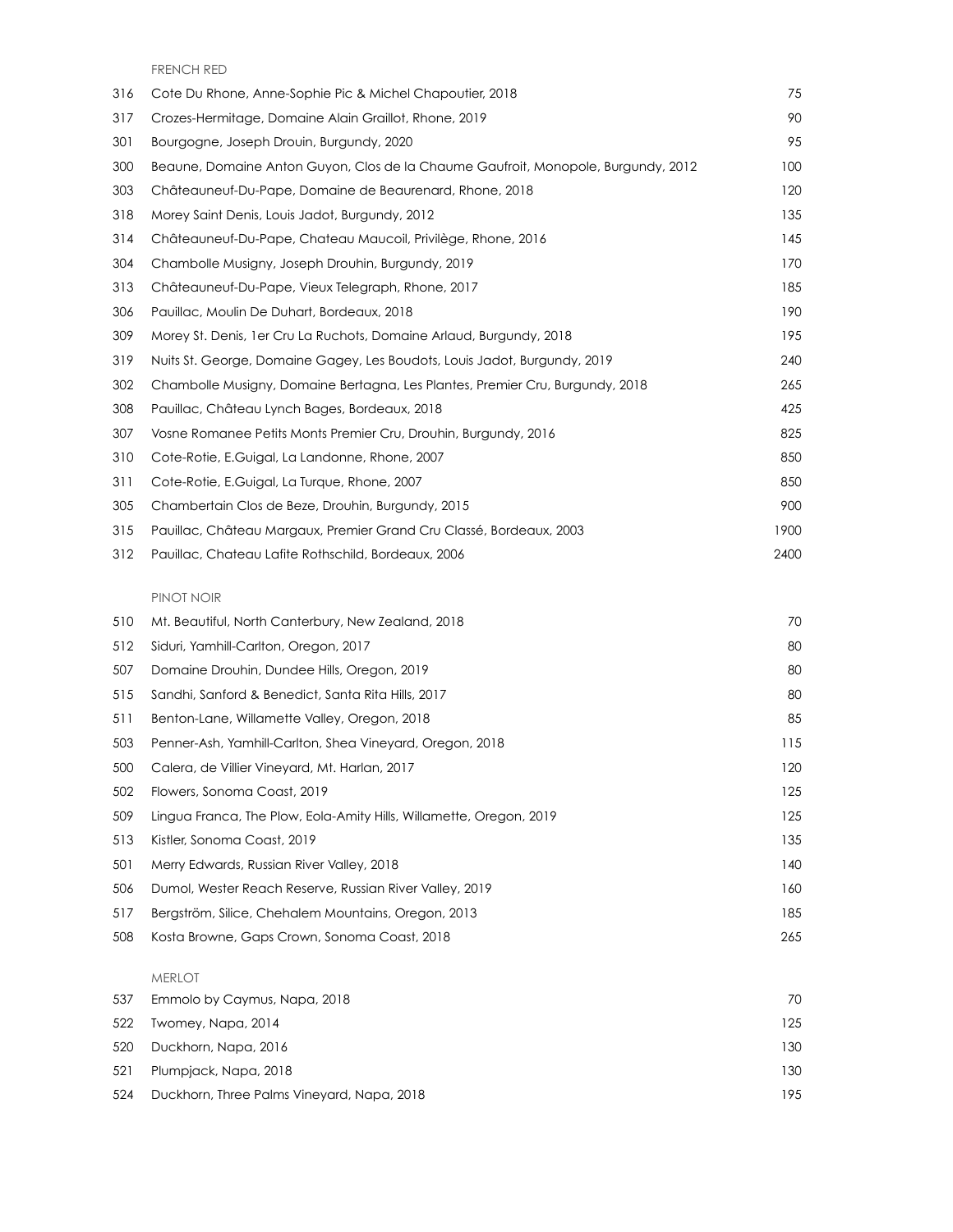CABERNET SAUVIGNON

| 554 | Greenwing, Colombia Valley, Washington, 2019                           | 70  |
|-----|------------------------------------------------------------------------|-----|
| 550 | Canvasback, Red Mountain, Washington, 2018                             | 75  |
| 580 | Frank Family, Napa, 2018                                               | 95  |
| 562 | Honig, Napa, 2018                                                      | 100 |
| 576 | Faust, Oakville, Napa, 2019                                            | 110 |
| 573 | Parabellum, Alluvio, Bordeaux Blend, Colombia Valley, Washington, 2018 | 110 |
| 568 | My Favorite Neighbor, Booker Vineyard, Paso Robles, 2018               | 120 |
| 556 | The Terraces, Quarry Vineyard, Rutherford, 2017                        | 135 |
| 560 | Ramey, Napa, 2016                                                      | 140 |
| 555 | Grgich Hills, Napa, 2017                                               | 145 |
| 565 | Adaptation by Odette Estate, Napa, 2018                                | 145 |
| 570 | Quilceda Creek, CVR, Columbia Valley, Washington, 2017                 | 145 |
| 577 | Napanook by Dominus, Napa, 2018                                        | 175 |
| 572 | Dunn, Napa, 2017                                                       | 180 |
| 553 | Chimney Rock, Stag's Leap District, Napa, 2017                         | 195 |
| 708 | Caymus, Napa Valley, 2019 (1 liter)                                    | 200 |
| 571 | Lyndenhurst by Spottswoode, Napa, 2014                                 | 205 |
| 557 | Mount Eden Vineyard, Santa Cruz, 2016                                  | 210 |
| 559 | Cade, Howell Mountain, 2018                                            | 220 |
| 564 | Dumol, Napa, 2017                                                      | 230 |
| 569 | Mascot by Harlan, Napa, 2016                                           | 250 |
| 566 | Odette, Stags Leap District, Napa, 2018                                | 300 |
| 561 | Lindstrom, Stags Leap District, Napa, 2013                             | 325 |
| 563 | Chateau Montelena, Napa, 2013                                          | 325 |
|     |                                                                        |     |

#### RESERVE CABERNET SAUVIGNON & BLENDS

| 616 | Honig, Bartolucci Vineyard, Cabernet Sauvignon, St. Helena, 2017              | 265  |
|-----|-------------------------------------------------------------------------------|------|
| 604 | Dunn Vineyards, Howell Mountain, Napa, 2017                                   | 325  |
| 601 | Kongsgaard, Napa, 2018                                                        | 395  |
| 578 | Caymus Special Selection, Napa, 2008                                          | 420  |
| 579 | Dominus Estate, Christian Moueix, Napa, 2018                                  | 475  |
| 600 | Morlet, Passionnement, Oakville, 2015                                         | 490  |
| 602 | Peter Michael, Les Pavots, Napa, 2019                                         | 495  |
| 603 | Newton, Cabernet Sauvignon, Yountville, Napa, 2015                            | 495  |
| 608 | Shafer, Hillside Select, Stag's Leap District, Cabernet Sauvignon, Napa, 2013 | 550  |
| 614 | Ridge, Monte Bello, Santa Cruz Mountains, Bordeaux Blend, 2015                | 575  |
| 615 | Hundred Acre, Wraith, St. Helena, Cabernet Sauvignon, Napa, 2013              | 1100 |